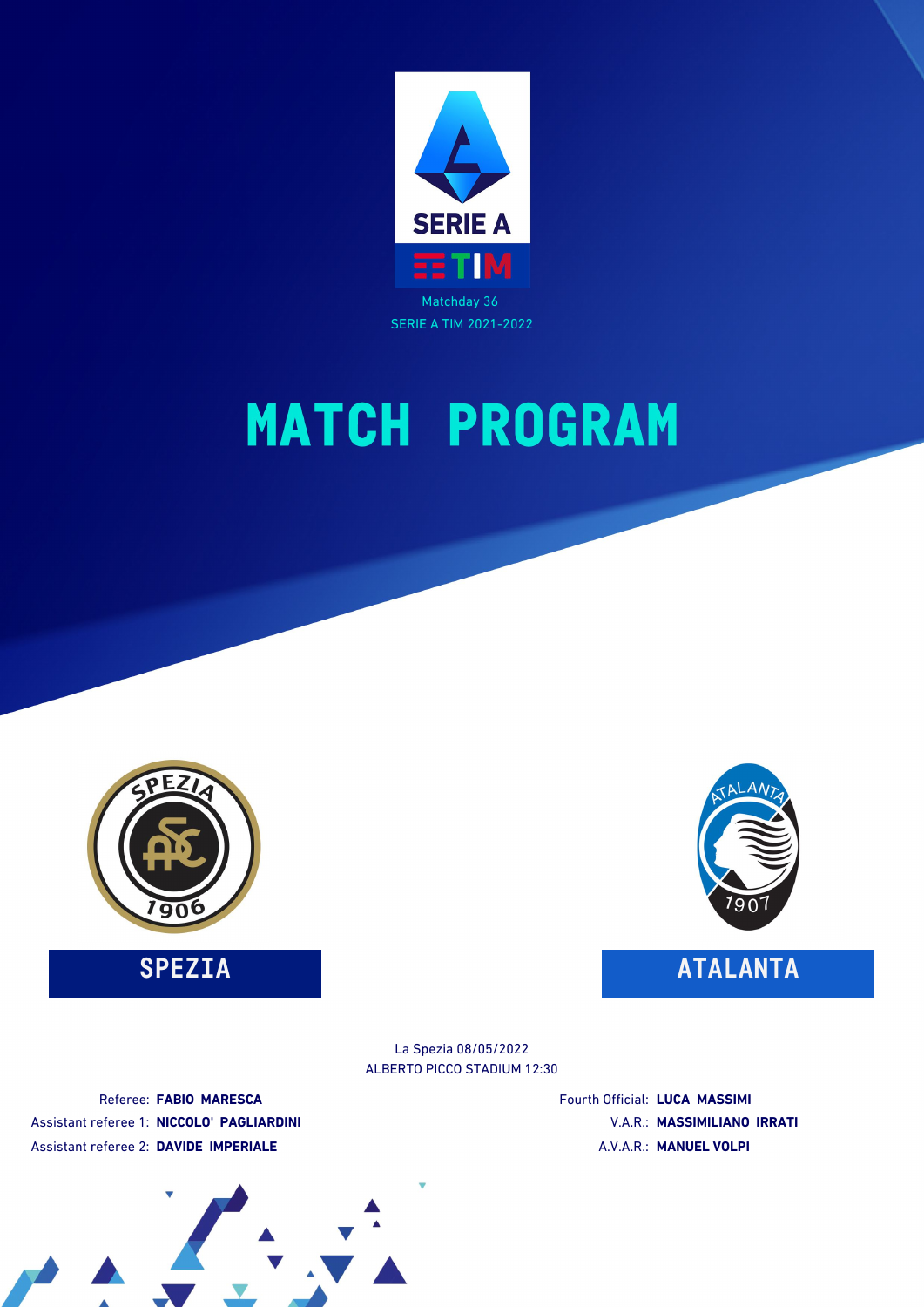

## **MATCH PROGRAM**

La Spezia 08/05/2022 ALBERTO PICCO STADIUM - 12:30



### **SERIE A TIM 2021-22**

| <b>OVERALL</b>   | <b>PTS</b> | P  | W  | D              |                 | GF | <b>GA</b> | <b>GD</b>  |
|------------------|------------|----|----|----------------|-----------------|----|-----------|------------|
| <b>SPEZIA</b>    | 33         | 35 | 9  | 6              | 20 <sub>1</sub> | 37 | 63        | $-26$      |
| <b>ATALANTA</b>  | 56         | 35 | 15 | 11             | 9               | 62 | 44        | $+18$      |
| <b>HOME/AWAY</b> | <b>PTS</b> | Þ  | W  | D              |                 | GF | <b>GA</b> | <b>AVG</b> |
| <b>SPEZIA</b>    | 18         | 17 | 5  | $\overline{3}$ | 9               | 20 | 24        | 1.2        |
| <b>ATALANTA</b>  | 36         | 17 | 11 | 3              | $\overline{3}$  | 31 | 16        | 1.8        |

### **HEAD TO HEAD - LAST 5 MATCHES**

| 2021-22 MD 13 | <b>ATALANTA</b>                                                                                              | <b>SPEZIA</b>                        |         |
|---------------|--------------------------------------------------------------------------------------------------------------|--------------------------------------|---------|
| 20/11/2021    | 18'(1°T) M. PASALIC, 38'(1°T) D. ZAPATA, 41'(1°T) M. PASALIC,<br>38'(2°T) L. MURIEL. 44'(2°T) R. MALINOVSKYI | 11'(1°T) M. NZOLA, 46'(2°T) M. NZOLA | $5 - 2$ |
| 2020-21 MD 27 | <b>ATALANTA</b>                                                                                              | <b>SPEZIA</b>                        |         |
| 12/03/2021    | 8'(2°T) M. PASALIC, 10'(2°T) L. MURIEL, 28'(2°T) M. PASALIC                                                  | $36'(2°T)$ R. PICCOLI                | $3 - 1$ |
| 2020-21 MD 8  | <b>SPEZIA</b>                                                                                                | <b>ATALANTA</b>                      |         |
| 21/11/2020    |                                                                                                              |                                      | $0 - 0$ |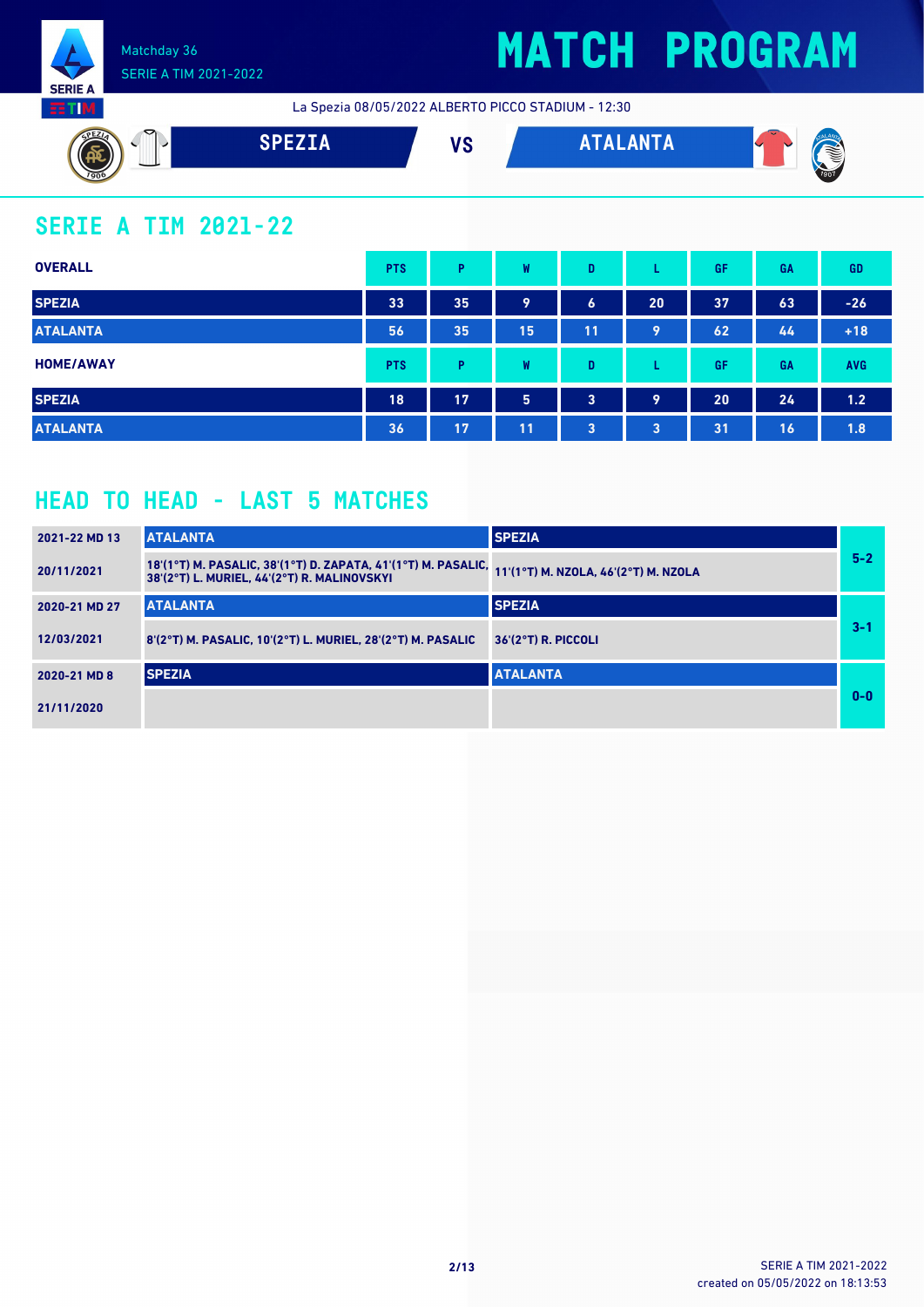

## **MATCH PROGRAM**

La Spezia 08/05/2022 ALBERTO PICCO STADIUM - 12:30



#### **SQUADS**

| <b>SPEZIA</b>                          | <b>CAPS A</b>       | <b>GOALS A</b> | GOALS 2021-22  | CAPS 2021-22   | MINS. 2021-22 |
|----------------------------------------|---------------------|----------------|----------------|----------------|---------------|
| <b>GOALKEEPERS</b>                     |                     |                |                |                |               |
| 1 JEROEN ZOET                          | 14                  | 31             | 19             | $\overline{7}$ | 674           |
| 40 PETAR ZOVKO                         | $\mathbf{0}$        | $\pmb{0}$      | $\mathbf 0$    | $\bf{0}$       | $\pmb{0}$     |
| 94 IVAN PROVEDEL                       | 73                  | 135            | 44             | 28             | 2702          |
| <b>DEFENDERS</b>                       |                     |                |                |                |               |
| <b>14 JAKUB KIWIOR</b>                 | 19                  | $\bf{0}$       | 0              | 19             | 1820          |
| PETKO HRISTOV<br>15.                   | 16                  | $\overline{1}$ | $\mathbf{1}$   | 16             | 1296          |
| <b>SIMONE BASTONI</b><br>20            | 52                  | 4              | 3              | 30             | 2375          |
| <b>SALVA FERRER</b><br>21 <sup>1</sup> | 43                  | $\mathbf{0}$   | $\mathbf 0$    | 25             | 1469          |
| <b>KELVIN AMIAN</b><br>27              | 29                  | $\mathbf{1}$   | 1              | 29             | 2535          |
| <b>MARTIN ERLIC</b><br>28              | 54                  | 5              | $\overline{2}$ | 27             | 2475          |
| <b>DIMITRIOS NIKOLAOU</b><br>43        | 37                  | $\mathbf{0}$   | 0              | 33             | 3187          |
| 77 NICOLO' BERTOLA                     | $\mathbf{0}$        | $\pmb{0}$      | $\mathbf 0$    | 0              | $\pmb{0}$     |
| 97 FILIPPO SCIEUZO                     | $\pmb{0}$           | $\pmb{0}$      | 0              | 0              | 0             |
| <b>MIDFIELDERS</b>                     |                     |                |                |                |               |
| <b>6 MEHDI BOURABIA</b>                | 72                  | 4              | $\mathbf{1}$   | 8              | 308           |
| 7 JACOPO SALA                          | 148                 | 4              | $\mathbf{1}$   | 18             | 932           |
| 8 VIKTOR KOVALENKO                     | 24                  | $\mathbf{1}$   | 1              | 23             | 1361          |
| <b>13 ARKADIUSZ RECA</b>               | 81                  | $\overline{2}$ | $\mathbf 0$    | 23             | 1807          |
| <b>SUF PODGOREANU</b><br>17            | 5                   | $\mathbf{0}$   | $\pmb{0}$      | 5              | 134           |
| 25 GIULIO MAGGIORE                     | 65                  | 4              | $\mathbf{1}$   | 32             | 2753          |
| 31 AIMAR SHER                          | $\mathbf{1}$        | $\bf{0}$       | 0              | $\mathbf{1}$   | 45            |
| <b>AURELIEN NGUIAMBA</b><br>39         | $\overline{2}$      | $\bf{0}$       | $\mathbf{0}$   | $\overline{2}$ | 41            |
| NICCOLO' PIETRA<br>80                  | $\mathbf{0}$        | $\pmb{0}$      | 0              | 0              | $\mathbf 0$   |
| 86 AYOUB AFI                           | $\mathbf{0}$        | $\mathbf{0}$   | $\mathbf 0$    | 0              | $\mathbf 0$   |
| 88 LEO SENA                            | 16                  | $\mathbf{0}$   | 0              | 0              | 0             |
| <b>FORWARDS</b>                        |                     |                |                |                |               |
| <b>9</b> REY MANAJ                     | 43                  | 7              | 5              | 27             | 1652          |
| <b>DANIELE VERDE</b><br>10             | 94                  | 14             | 6              | 30             | 1822          |
| <b>EMMANUEL GYASI</b><br>11            | 71                  | 9              | 5              | 34             | 3046          |
| <b>M'BALA NZOLA</b><br>18              | 46                  | 13             | $\overline{2}$ | 21             | 1158          |
| <b>EBRIMA COLLEY</b><br>19             | 39                  | $\mathbf{1}$   | 0              | 11             | 436           |
| 22 JANIS ANTISTE                       | 15                  | $\mathbf{1}$   | 1              | 15             | 758           |
| 29 EDDIE SALCEDO                       | 50                  | 3              | $\mathbf{0}$   | 10             | 439           |
| 33 KEVIN AGUDELO                       | 62                  | 5              | 3              | 20             | 1118          |
| <b>44 DAVID STRELEC</b>                | $10$                | $\mathbf{1}$   | 1              | 10             | 532           |
| 76 DENNIS DELORIE'                     | $\pmb{0}$           | $\pmb{0}$      | $\pmb{0}$      | $\mathbf 0$    | $\pmb{0}$     |
| 99 DIEGO ZUPPEL                        | $\pmb{0}$           | $\pmb{0}$      | 0              | 0              | $\bf{0}$      |
| <b>STAFF</b>                           |                     |                |                |                |               |
| <b>Coach</b>                           | <b>THIAGO MOTTA</b> |                |                |                |               |

One yellow card from a suspension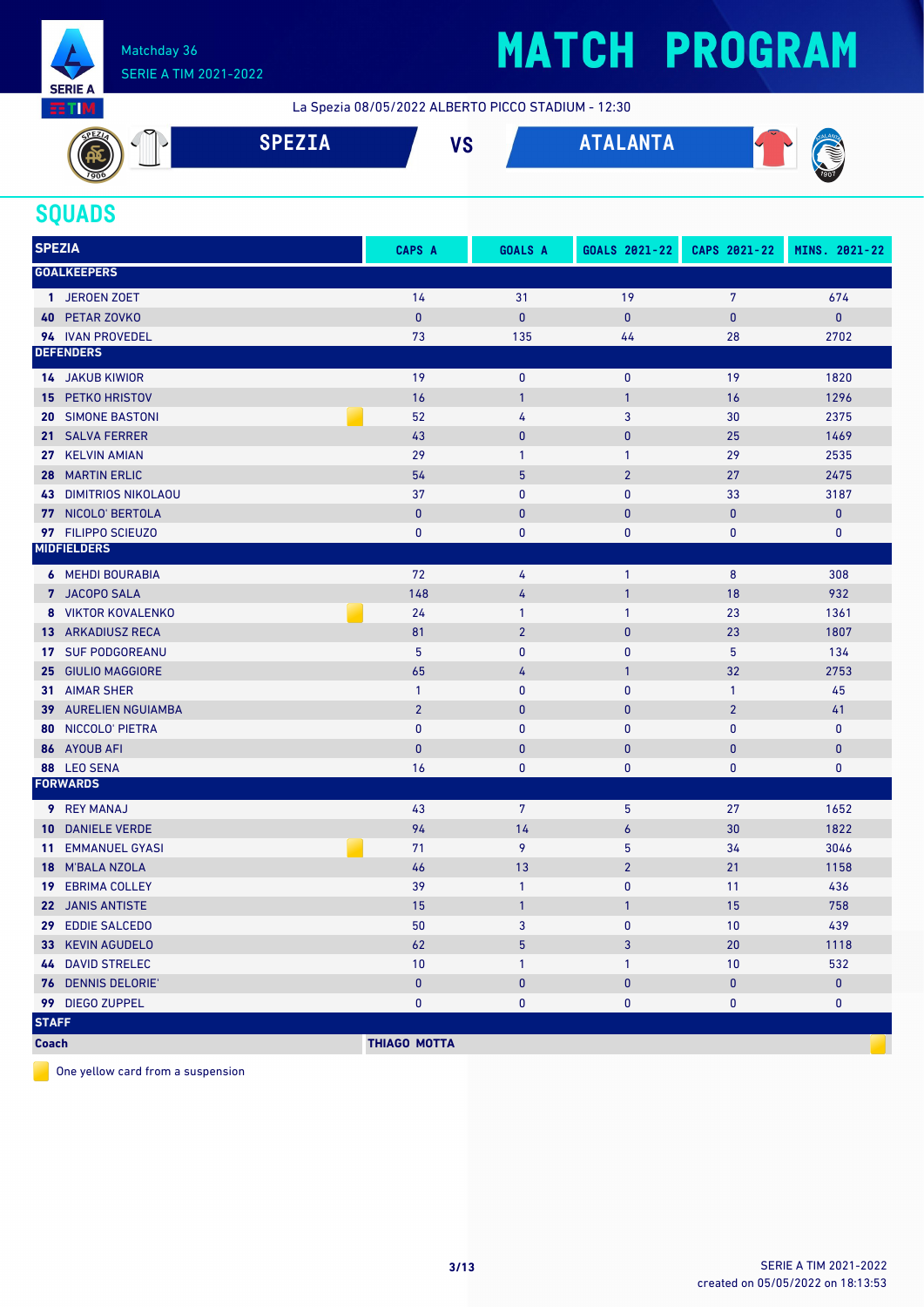

La Spezia 08/05/2022 ALBERTO PICCO STADIUM - 12:30

|              |                                            | <b>SPEZIA</b> |                             | <b>VS</b>        | <b>ATALANTA</b>  |                |               |
|--------------|--------------------------------------------|---------------|-----------------------------|------------------|------------------|----------------|---------------|
|              | <b>ATALANTA</b>                            |               | CAPS A                      | <b>GOALS A</b>   | GOALS 2021-22    | CAPS 2021-22   | MINS. 2021-22 |
|              | <b>GOALKEEPERS</b>                         |               |                             |                  |                  |                |               |
|              | 1 JUAN MUSSO                               |               | 132                         | 180              | 38               | 30             | 2833          |
|              | 31 FRANCESCO ROSSI                         |               | 4                           | $\mathbf{3}$     | $\mathbf{1}$     | $\mathbf{1}$   | 44            |
|              | <b>43 MATEVZ DAJCAR</b>                    |               | 0                           | $\mathbf{0}$     | 0                | 0              | $\mathbf 0$   |
|              | <b>47 TOMMASO BERTINI</b>                  |               | $\bf{0}$                    | $\mathbf{0}$     | $\mathbf{0}$     | $\bf{0}$       | $\mathbf{0}$  |
|              | 53 JACOPO SASSI                            |               | $\mathbf{0}$                | 0                | 0                | 0              | 0             |
|              | <b>57 MARCO SPORTIELLO</b>                 |               | 184                         | 252              | 5                | 5              | 477           |
|              | <b>DEFENDERS</b>                           |               |                             |                  |                  |                |               |
|              | 2 RAFAEL TOLOI                             |               | 197                         | $\boldsymbol{8}$ | $\mathbf{1}$     | 20             | 1522          |
|              | 3 JOAKIM MAEHLE                            |               | 44                          | $\mathbf{1}$     | $\mathbf{1}$     | 24             | 1477          |
|              | 6 JOSE' PALOMINO                           |               | 153                         | $\boldsymbol{6}$ | $\mathbf{1}$     | 31             | 2618          |
|              | 13 GIUSEPPE PEZZELLA                       |               | 111                         | $\overline{1}$   | $\mathbf{0}$     | 21             | 1141          |
| 19           | <b>BERAT DJIMSITI</b>                      |               | 152                         | 3                | $\mathbf 0$      | 28             | 2123          |
| 28           | <b>MERIH DEMIRAL</b>                       |               | 60                          | 4                | $\mathbf{1}$     | 25             | 1964          |
| 33           | <b>HANS HATEBOER</b>                       |               | 146                         | $\overline{7}$   | $\mathbf{0}$     | 18             | 1300          |
| 42           | <b>GIORGIO SCALVINI</b>                    |               | 16                          | $\overline{1}$   | $\mathbf{1}$     | 16             | 787           |
| 46           | <b>GIORGIO CITTADINI</b>                   |               | $\overline{2}$              | $\mathbf{0}$     | $\mathbf{0}$     | $\overline{2}$ | 6             |
|              | 77 DAVIDE ZAPPACOSTA                       |               | 150                         | 10               | $\mathbf{1}$     | 31             | 2206          |
|              | <b>MIDFIELDERS</b>                         |               |                             |                  |                  |                |               |
|              | 7 TEUN KOOPMEINERS                         |               | 27                          | 4                | 4                | 27             | 1997          |
| 11           | <b>REMO FREULER</b>                        |               | 200                         | 18               | $\mathbf{1}$     | 26             | 2270          |
|              | <b>15 MARTEN DE ROON</b>                   |               | 202                         | 12               | 3                | 27             | 2428          |
| 18           | <b>RUSLAN MALINOVSKYI</b>                  |               | 98                          | 22               | $\boldsymbol{6}$ | 28             | 1581          |
|              | <b>20 VALENTIN MIHAILA</b>                 |               | 20                          | 3                | 0                | 4              | 98            |
| 32           | <b>MATTEO PESSINA</b>                      |               | 99                          | 10               | $\mathbf{1}$     | 24             | 1389          |
|              | 44 ANDREA OLIVERI                          |               | $\mathbf{0}$                | $\mathbf{0}$     | $\mathbf{0}$     | 0              | $\mathbf 0$   |
|              | 45 FEDERICO ZUCCON                         |               | $\mathbf{0}$                | $\mathbf{0}$     | $\pmb{0}$        | $\bf{0}$       | $\pmb{0}$     |
|              | <b>49 SAMUEL GIOVANE</b>                   |               | $\mathbf{0}$                | $\mathbf{0}$     | $\mathbf{0}$     | 0              | $\mathbf 0$   |
|              | <b>50 TOMMASO DE NIPOTI</b>                |               | $\mathbf{1}$                | $\bf{0}$         | $\bf{0}$         | $\mathbf{1}$   | 8             |
|              | 52 GUILLAUME RENAULT                       |               | 0                           | 0                | 0                | $\mathbf{0}$   | $\mathbf{0}$  |
|              | <b>59 ALEKSEJ MIRANCHUK</b>                |               | 44                          | $\boldsymbol{6}$ | $\overline{2}$   | 19             | 834           |
|              | <b>88 MARIO PASALIC</b><br><b>FORWARDS</b> |               | 151                         | 37               | 12               | 34             | 1890          |
|              |                                            |               |                             |                  |                  |                |               |
|              | <b>9</b> LUIS MURIEL                       |               | 279                         | 97               | 8                | 25             | 1475          |
|              | 10 JEREMIE BOGA                            |               | 110                         | 18               | $\bf{0}$         | 24             | 1382          |
|              | 51 ALASSANE SIDIBE                         |               | $\mathbf{1}$                | $\mathbf 0$      | $\mathbf 0$      | $\mathbf{1}$   | 8             |
|              | 72 JOSIP ILICIC                            |               | 338                         | 96               | 3                | 19             | 889           |
|              | 91 DUVAN ZAPATA                            |               | 255                         | 106              | 10               | 22             | 1673          |
|              | 99 MOUSTAPHA CISSE'                        |               | $\overline{3}$              | $\mathbf{1}$     | $\mathbf{1}$     | $\mathbf{3}$   | 54            |
| <b>STAFF</b> |                                            |               |                             |                  |                  |                |               |
| <b>Coach</b> |                                            |               | <b>GIAN PIERO GASPERINI</b> |                  |                  |                |               |

One yellow card from a suspension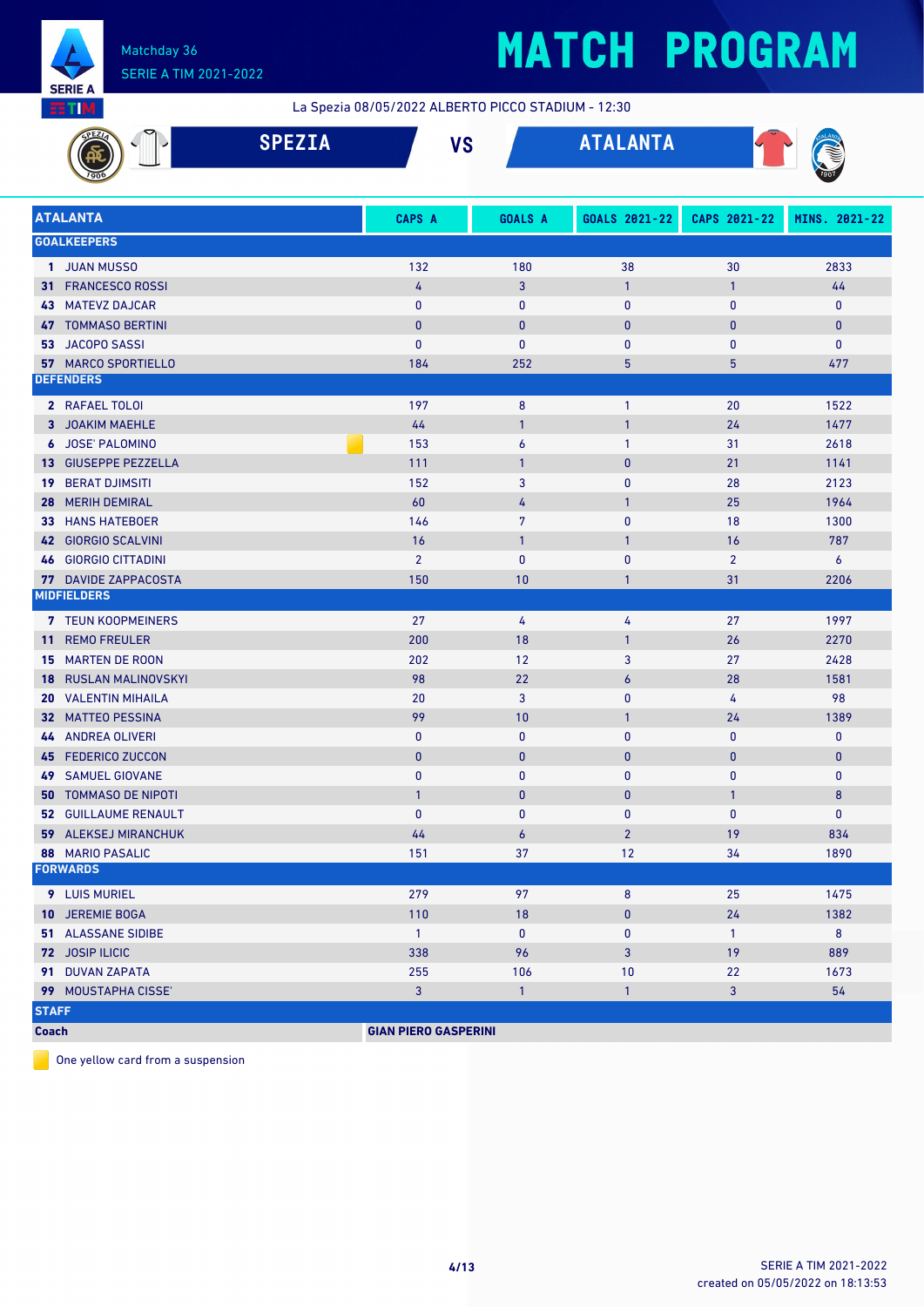

## **MATCH PROGRAM**

La Spezia 08/05/2022 ALBERTO PICCO STADIUM - 12:30



### **LAST 5 MATCHES**

| <b>SPEZIA</b>      |                                                            |                                                                                                   |         |
|--------------------|------------------------------------------------------------|---------------------------------------------------------------------------------------------------|---------|
| <b>MATCHDAY 35</b> | <b>SPEZIA</b>                                              | <b>LAZIO</b>                                                                                      |         |
| 30/04/2022         | 9'(1°T) K. AMIAN, 35'(1°T) K. AGUDELO, 11'(2°T) P. HRISTOV | 33'(1°T) C. IMMOBILE, 9'(2°T)[A] I. PROVEDEL, 23'(2°T) S.<br>MILINKOVIC-SAVIC, 45'(2°T) F. ACERBI | $3 - 4$ |
| <b>MATCHDAY 34</b> | <b>TORINO</b>                                              | <b>SPEZIA</b>                                                                                     | $2 - 1$ |
| 23/04/2022         | 4'(1°T) S. LUKIC, 24'(2°T) S. LUKIC                        | 52'(2°T) R. MANAJ                                                                                 |         |
| <b>MATCHDAY 33</b> | <b>SPEZIA</b>                                              | <b>INTER</b>                                                                                      |         |
| 15/04/2022         | 43'(2°T) G. MAGGIORE                                       | 31'(1°T) M. BROZOVIC, 28'(2°T) L. MARTINEZ, 48'(2°T) A.<br><b>SANCHEZ</b>                         | $1 - 3$ |
| <b>MATCHDAY 32</b> | <b>EMPOLI</b>                                              | <b>SPEZIA</b>                                                                                     | $0 - 0$ |
| 09/04/2022         |                                                            |                                                                                                   |         |
| <b>MATCHDAY 31</b> | <b>SPEZIA</b>                                              | <b>VENEZIA</b>                                                                                    | $1-0$   |
| 02/04/2022         | 49'(2°T) E. GYASI                                          |                                                                                                   |         |

#### **ATALANTA**

| <b>MATCHDAY 35</b> | <b>ATALANTA</b>                        | <b>SALERNITANA</b>                                           | $1 - 1$ |
|--------------------|----------------------------------------|--------------------------------------------------------------|---------|
| 02/05/2022         | 43'(2°T) M. PASALIC                    | 27'(1°T) EDERSON                                             |         |
| <b>MATCHDAY 34</b> | <b>VENEZIA</b>                         | <b>ATALANTA</b>                                              | $1 - 3$ |
| 23/04/2022         | 35'(2°T) D. CRNIGOJ                    | 44'(1°T) M. PASALIC, 2'(2°T) D. ZAPATA, 18'(2°T) L. MURIEL   |         |
| <b>MATCHDAY 33</b> | <b>ATALANTA</b>                        | <b>HELLAS VERONA</b>                                         | $1 - 2$ |
| 18/04/2022         | 37'(2°T) G. SCALVINI                   | 47'(1°T) F. CECCHERINI. 10'(2°T)[A] T. KOOPMEINERS           |         |
| <b>MATCHDAY 32</b> | <b>SASSUOLO</b>                        | <b>ATALANTA</b>                                              | $2 - 1$ |
| 10/04/2022         | 24'(1°T) H. TRAORE. 16'(2°T) H. TRAORE | <b>48'(2°T) L. MURIEL</b>                                    |         |
| <b>MATCHDAY 31</b> | <b>ATALANTA</b>                        | <b>NAPOLI</b>                                                | $1 - 3$ |
| 03/04/2022         | 13'(2°T) M. DE ROON                    | 14'(1°T) L. INSIGNE, 37'(1°T) M. POLITANO, 36'(2°T) E. ELMAS |         |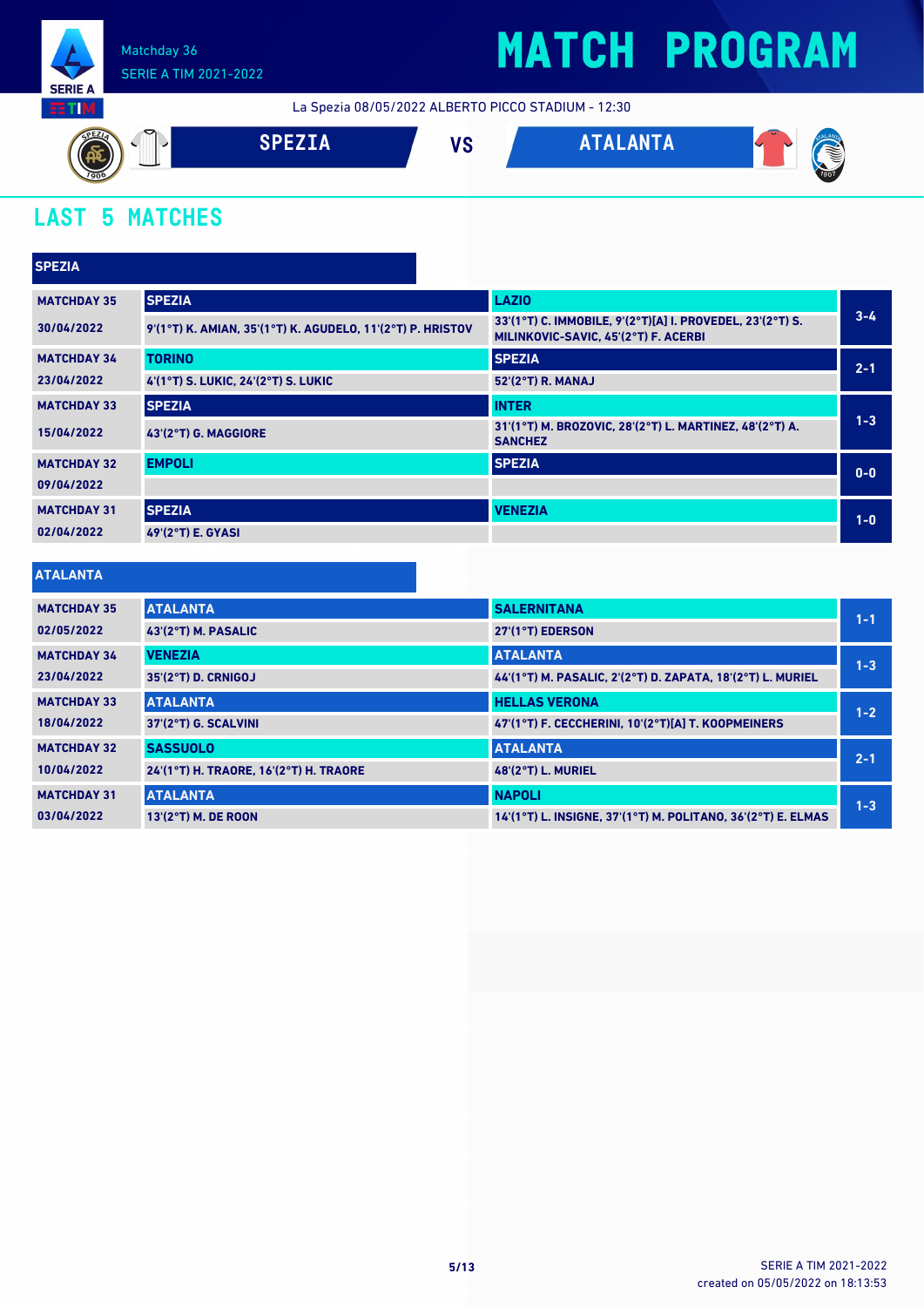

# **MATCH PROGRAM**

La Spezia 08/05/2022 ALBERTO PICCO STADIUM - 12:30

| <b>SPEZIA</b>                            | <b>ATALANTA</b><br><b>VS</b> |                 |
|------------------------------------------|------------------------------|-----------------|
| <b>TEAMS COMPARISON (Average values)</b> | <b>SPEZIA</b>                | <b>ATALANTA</b> |
| <b>Goals For</b>                         | 1.06                         | 1.77            |
| <b>Goals Conceded</b>                    | 1.8                          | 1.26            |
| <b>Attempts</b>                          | 10.11                        | 15.29           |
| Attempts on target                       | 3.51                         | 4.51            |
| <b>Assists</b>                           | 0.6                          | 1.2             |
| <b>Attacking Plays</b>                   | 25.86                        | 35.6            |
| <b>Passes Completed</b>                  | 286.71                       | 419.14          |
| Passes Completed (%)                     | 77%                          | 82%             |
| <b>Fouls Committed</b>                   | 13.66                        | 13.74           |
| <b>Dribbling</b>                         | 7.71                         | 9.97            |
| <b>Team Defense Position</b>             | 47.83m                       | 53.31m          |
| <b>Key Passes</b>                        | 6.69                         | 10.74           |
| <b>Offsides</b>                          | $\overline{2}$               | 1.77            |
| <b>Corners</b>                           | 4.17                         | 5.86            |
| <b>Cross Completed</b>                   | 4.29                         | 5.97            |
| <b>Defensive Half Ball Possession</b>    | 00'23                        | 00'23           |
| <b>Attacking Half Ball Possession</b>    | 00'15                        | 00'25           |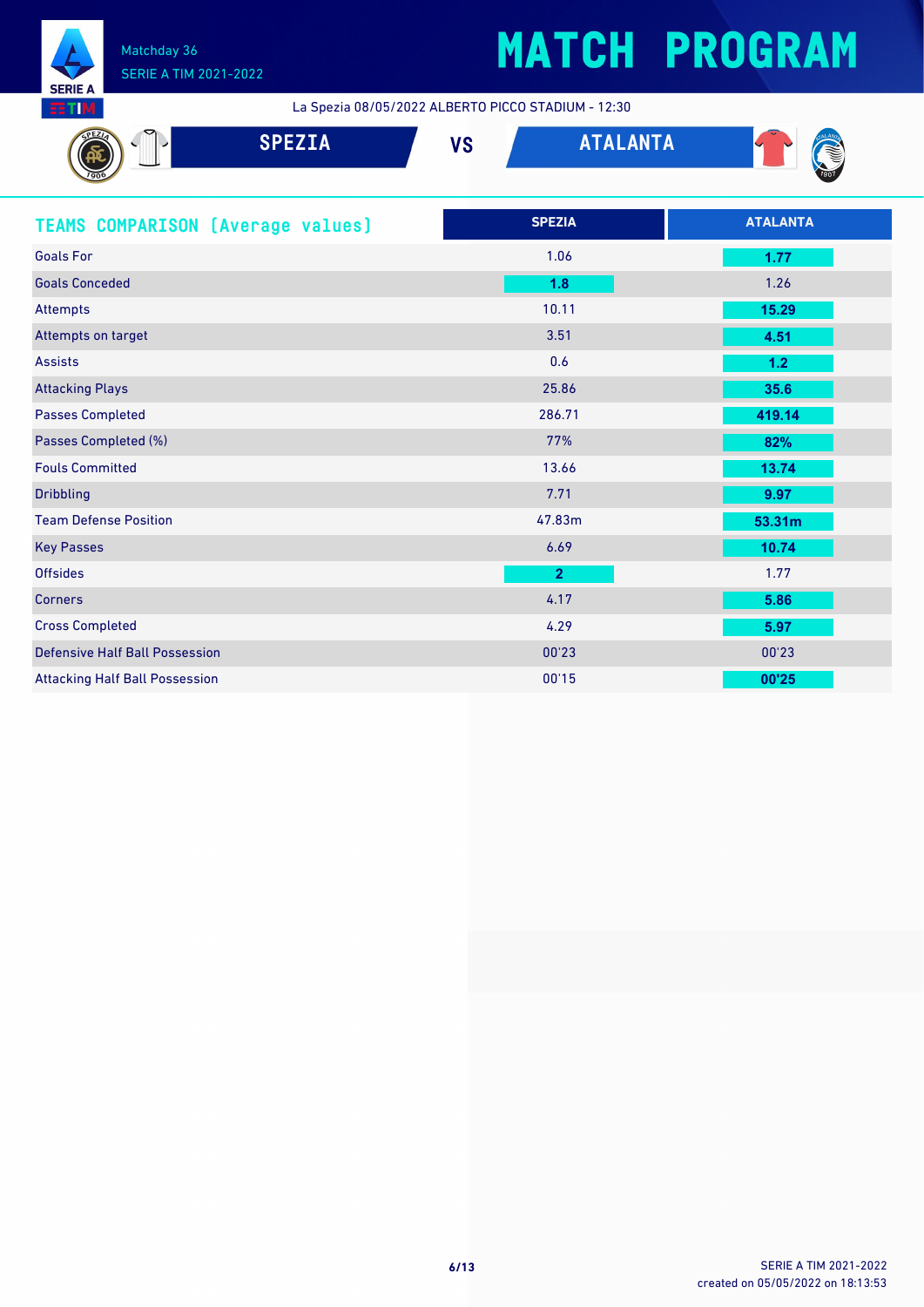

## **MATCH PROGRAM**

La Spezia 08/05/2022 ALBERTO PICCO STADIUM - 12:30

**SPEZIA VS ATALANTA**



**CONTROL** 

### **ATHLETICS PERFORMANCE**

| <b>SPEZIA</b>           | Caps (Min.) | <b>Average (Km)</b> | <b>AVG Sprint</b><br>(Km) | <b>ATALANTA</b>          | Caps (Min.) | Average (Km) | <b>AVG Sprint</b><br>(Km) |
|-------------------------|-------------|---------------------|---------------------------|--------------------------|-------------|--------------|---------------------------|
| <b>14 J. KIWIOR</b>     | 19 (1820')  | 11.463              | 0.857                     | <b>11 R. FREULER</b>     | 26(2270)    | 11.214       | 0.876                     |
| 43 D. NIKOLAOU          | 33 (3187')  | 10.206              | 0.62                      | <b>15 M. DE ROON</b>     | 27(2428)    | 11.03        | 0.824                     |
| <b>11 E. GYASI</b>      | 34 (3046')  | 10.121              | 0.808                     | <b>7</b> T. KOOPMEINERS  | 27 (1997')  | 10.408       | 0.865                     |
| 25 G. MAGGIORE          | 32 (2753')  | 10.108              | 0.781                     | <b>2 R. TOLOI</b>        | 20(1522)    | 9.98         | 0.728                     |
| <b>20 S. BASTONI</b>    | 30 (2375')  | 10.104              | 0.857                     | 6 J. PALOMINO            | 31 (2618')  | 9.791        | 0.679                     |
| 28 M. ERLIC             | 27 (2475')  | 9.915               | 0.599                     | 77 D. ZAPPACOSTA         | 31(2206')   | 9.668        | 1.047                     |
| <b>27 K. AMIAN</b>      | 29 (2535')  | 9.807               | 0.922                     | <b>19 B. DJIMSITI</b>    | 28 (2123')  | 9.655        | 0.706                     |
| <b>13 A. RECA</b>       | 23 (1807')  | 9.546               | 0.846                     | 33 H. HATEBOER           | 18 (1300')  | 9.615        | 1.102                     |
| <b>15 P. HRISTOV</b>    | 16(1296)    | 9.425               | 0.665                     | 32 M. PESSINA            | 24 (1389')  | 9.33         | 0.753                     |
| 21 S. FERRER            | 25 (1469')  | 9.291               | 0.989                     | 28 M. DEMIRAL            | 25(1964)    | 9.258        | 0.647                     |
| 8 V. KOVALENKO          | 23 (1361')  | 8.709               | 0.776                     | 13 G. PEZZELLA           | 21(1141)    | 9.177        | 0.992                     |
| <b>18 M. NZOLA</b>      | 21 (1158')  | 8.634               | 0.808                     | 3 J. MAEHLE              | 24 (1477')  | 8.945        | 0.9                       |
| 22 J. ANTISTE           | 15 (758')   | 8.338               | 1.015                     | 88 M. PASALIC            | 34 (1890')  | 8.789        | 0.837                     |
| 9 R. MANAJ              | 27 (1652')  | 8.154               | 0.649                     | 91 D. ZAPATA             | 22(1673)    | 8.563        | 0.676                     |
| 33 K. AGUDELO           | 20(1118)    | 8.131               | 0.717                     | 42 G. SCALVINI           | 16 (787')   | 8.489        | 0.55                      |
| <b>10 D. VERDE</b>      | 30 (1822')  | 8.126               | 0.746                     | <b>18 R. MALINOVSKYI</b> | 28 (1581')  | 7.832        | 0.567                     |
| 7 J. SALA               | 18 (932')   | 7.645               | 0.711                     | <b>10 J. BOGA</b>        | 12(670)     | 7.691        | 0.666                     |
| 44 D. STRELEC           | 10(532)     | 7.215               | 0.699                     | 9 L. MURIEL              | 25 (1475')  | 7.224        | 0.56                      |
| 29 E. SALCEDO           | 10 (439')   | 7.092               | 0.611                     | 59 A. MIRANCHUK          | 19 (834')   | 6.589        | 0.523                     |
| <b>6 M. BOURABIA</b>    | 8(308)      | 6.894               | 0.627                     | <b>72 J. ILICIC</b>      | 19 (889')   | 6.24         | 0.5                       |
| 19 E. COLLEY            | 11(436)     | 5.889               | 0.511                     | 20 V. MIHAILA            | 4 (98')     | 4.735        | 0.543                     |
| <b>31 A. SHER</b>       | 1(45)       | 5.048               | 0.233                     | <b>99 M. CISSE'</b>      | 3(54)       | 3.328        | 0.435                     |
| <b>17 S. PODGOREANU</b> | 5(134)      | 4.446               | 0.439                     | 51 A. SIDIBE             | 1(8')       | 1.195        | 0.046                     |
| 39 A. NGUIAMBA          | 2(41)       | 2.629               | 0.193                     | 50 T. DE NIPOTI          | 1(8')       | 1.073        | 0.123                     |
|                         |             |                     |                           | <b>46 G. CITTADINI</b>   | 2(6')       | 0.514        | 0.042                     |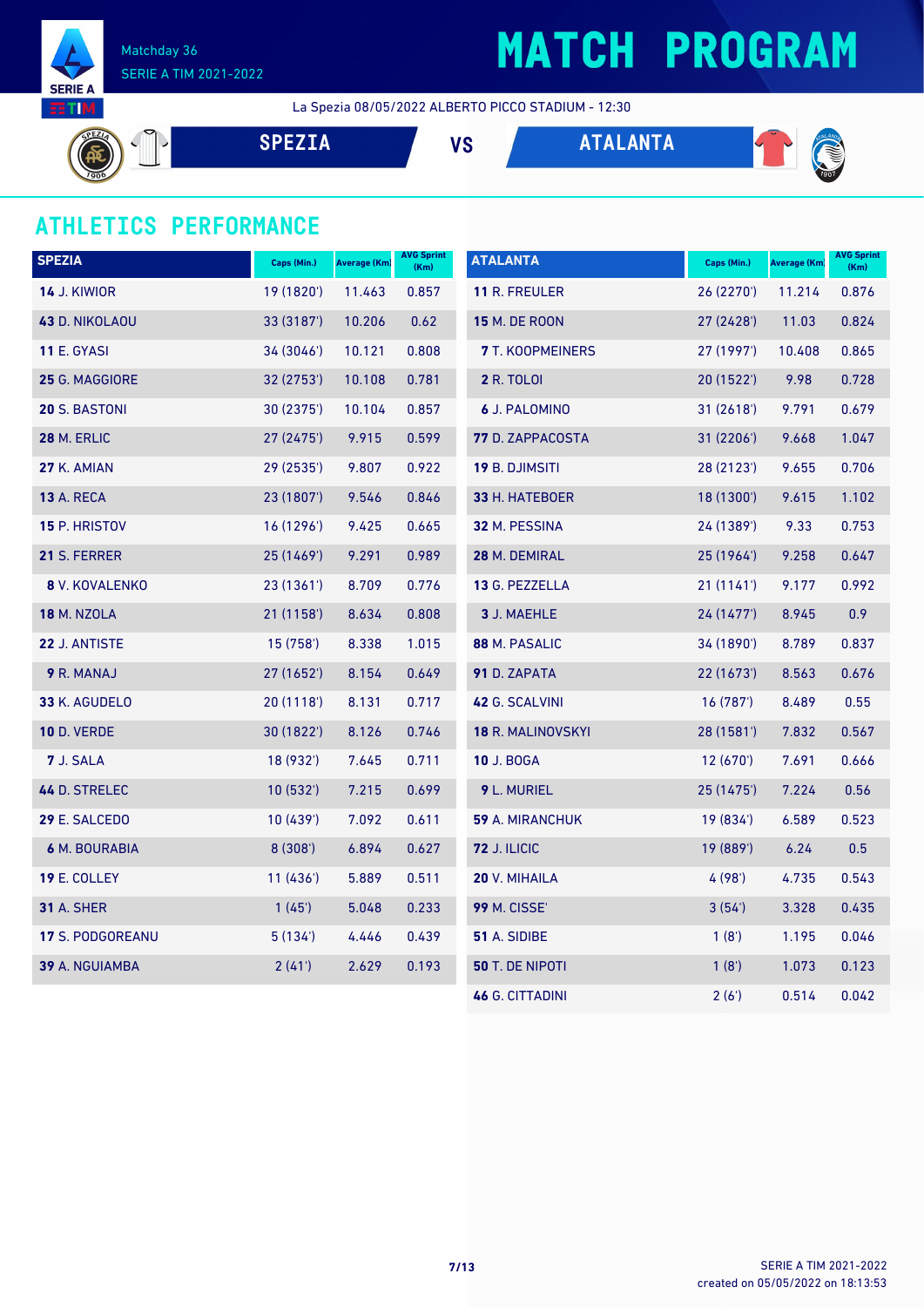Matchday 36 SERIE A TIM 2021-2022

La Spezia 08/05/2022 ALBERTO PICCO STADIUM - 12:30



### **MATCHDAY 36**

**SERIE A RTM** 

|                      |    | INTER vs EMPOLI    | 06/05/2022 18:45 |
|----------------------|----|--------------------|------------------|
| <b>GENOA</b>         |    | vs JUVENTUS        | 06/05/2022 21:00 |
| <b>TORINO</b>        |    | vs NAPOLI          | 07/05/2022 15:00 |
| <b>SASSUOLO</b>      |    | vs UDINESE         | 07/05/2022 18:00 |
| LAZIO                |    | ys SAMPDORIA       | 07/05/2022 20:45 |
| <b>SPEZIA</b>        |    | <b>vs</b> ATALANTA | 08/05/2022 12:30 |
| <b>VENEZIA</b>       |    | vs BOLOGNA         | 08/05/2022 15:00 |
| SALERNITANA          |    | vs CAGLIARI        | 08/05/2022 18:00 |
| <b>HELLAS VERONA</b> |    | vs MILAN           | 08/05/2022 20:45 |
| <b>FIORENTINA</b>    | VS | <b>ROMA</b>        | 09/05/2022 20:45 |

### **SERIE A TIM TABLE**

|                      | <b>PTS</b> | P  | W                | D                | L                | GF. | GA | <b>GOAL DIFF.</b> |
|----------------------|------------|----|------------------|------------------|------------------|-----|----|-------------------|
| <b>MILAN</b>         | 77         | 35 | 23               | $\bf 8$          | 4                | 61  | 30 | $+31$             |
| <b>INTER</b>         | 75         | 35 | 22               | 9                | 4                | 74  | 29 | $+45$             |
| <b>NAPOLI</b>        | 70         | 35 | 21               | $\overline{7}$   | $\overline{7}$   | 67  | 31 | $+36$             |
| <b>JUVENTUS</b>      | 69         | 35 | 20               | 9                | $\boldsymbol{6}$ | 54  | 31 | $+23$             |
| <b>ROMA</b>          | 59         | 35 | 17               | 8                | 10               | 55  | 40 | $+15$             |
| LAZIO                | 59         | 35 | 17               | $\bf{8}$         | 10               | 70  | 53 | $+17$             |
| <b>FIORENTINA</b>    | 56         | 35 | 17               | 5                | 13               | 54  | 47 | $+7$              |
| <b>ATALANTA</b>      | 56         | 35 | 15               | 11               | 9                | 62  | 44 | $+18$             |
| <b>HELLAS VERONA</b> | 52         | 35 | 14               | 10               | 11               | 61  | 52 | $+9$              |
| <b>TORINO</b>        | 47         | 35 | 12               | 11               | 12               | 45  | 37 | $+8$              |
| <b>SASSUOLO</b>      | 46         | 35 | 12               | 10               | 13               | 60  | 61 | $-1$              |
| <b>UDINESE</b>       | 43         | 35 | 10               | 13               | 12               | 54  | 54 | $\pmb{0}$         |
| <b>BOLOGNA</b>       | 43         | 35 | 11               | 10               | 14               | 39  | 48 | $-9$              |
| <b>EMPOLI</b>        | 37         | 35 | 9                | 10               | 16               | 46  | 65 | $-19$             |
| <b>SAMPDORIA</b>     | 33         | 35 | 9                | 6                | 20               | 42  | 57 | $-15$             |
| <b>SPEZIA</b>        | 33         | 35 | 9                | $\boldsymbol{6}$ | 20               | 37  | 63 | $-26$             |
| <b>SALERNITANA</b>   | 29         | 35 | $\overline{7}$   | 8                | 20               | 30  | 71 | $-41$             |
| <b>CAGLIARI</b>      | 28         | 35 | $\boldsymbol{6}$ | 10               | 19               | 32  | 64 | $-32$             |
| <b>GENOA</b>         | 25         | 35 | $\mathbf{3}$     | 16               | 16               | 25  | 55 | $-30$             |
| <b>VENEZIA</b>       | 22         | 35 | $\overline{5}$   | $\overline{7}$   | 23               | 28  | 64 | $-36$             |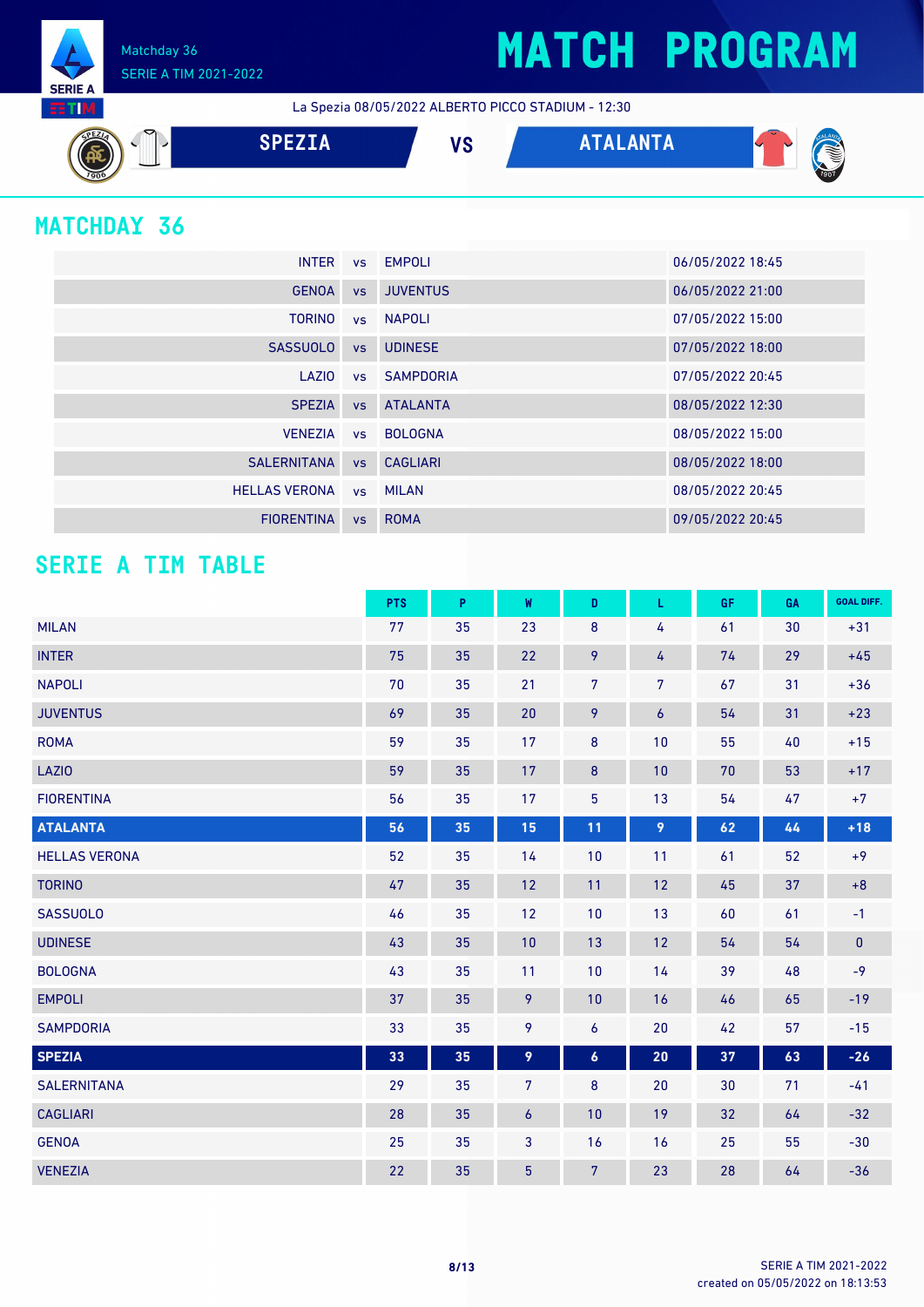

## **MATCH PROGRAM**

La Spezia 08/05/2022 ALBERTO PICCO STADIUM - 12:30

$$
\left(\begin{matrix} \overline{\mathbf{a}} \\ \overline{\mathbf{b}} \\ \overline{\mathbf{b}} \end{matrix}\right) \begin{matrix} \mathbf{a} \\ \mathbf{b} \\ \mathbf{c} \end{matrix}
$$

**SPEZIA VS ATALANTA**



### **PLAYERS RANKING**

|               | <b>TOP SCORERS</b> | <b>Goals(Penalties)</b> |       |
|---------------|--------------------|-------------------------|-------|
| 1             | C. IMMOBILE        | LAZ                     | 27(7) |
| $\mathcal{P}$ | D. VLAHOVIC        | <b>JUV</b>              | 23(5) |
| 3             | L. MARTINEZ        | <b>INT</b>              | 17(3) |
| 4             | <b>G. SIMEONE</b>  | <b>VER</b>              | 16(0) |
| 5             | T. ARRAHAM         | <b>ROM</b>              | 15(2) |
| 6             | <b>D. BERARDI</b>  | <b>SAS</b>              | 14(6) |
| 7             | V. OSIMHEN         | <b>NAP</b>              | 13(0) |
| 7             | M. ARNAUTOVIC      | <b>BOL</b>              | 13(2) |
| 7             | <b>G. SCAMACCA</b> | <b>SAS</b>              | 13(1) |
| 7             | E. DZEKO           | <b>INT</b>              | 13(0) |

### **TEAMS RANKING**

|                | <b>TEAMS RANKING</b>  | <b>Goals - Goals per game</b> |                |
|----------------|-----------------------|-------------------------------|----------------|
| 1              | <b>INTER</b>          | 74                            | 2.11           |
| $\overline{2}$ | <b>LAZIO</b>          | 70                            | $\overline{2}$ |
| 3              | <b>NAPOLI</b>         | 67                            | 1.91           |
| 4              | <b>ATALANTA</b>       | 62                            | 1.77           |
| 5              | <b>HELLAS VERONA</b>  | 61                            | 1.74           |
| 5              | <b>MILAN</b>          | 61                            | 1.74           |
| 7              | <b>SASSUOLO</b>       | 60                            | 1.71           |
| 8              | <b>ROMA</b>           | 55                            | 1.57           |
| 9              | <b>FIORENTINA</b>     | 54                            | 1.54           |
| 9              | <b>JUVENTUS</b>       | 54                            | 1.54           |
| 9              | <b>UDINESE</b>        | 54                            | 1.54           |
| 12             | <b>EMPOLI</b>         | 46                            | 1.31           |
|                | <b>13 TORINO</b>      | 45                            | 1.29           |
|                | <b>14 SAMPDORIA</b>   | 42                            | 1.2            |
|                | 15 BOLOGNA            | 39                            | 1.11           |
|                | 16 SPEZIA             | 37                            | 1.06           |
|                | <b>17 CAGLIARI</b>    | 32                            | 0.91           |
|                | <b>18 SALERNITANA</b> | 30                            | 0.86           |
|                | 19 VENEZIA            | 28                            | 0.8            |
| 20             | <b>GENOA</b>          | 25                            | 0.71           |

|                | <b>TEAMS RANKING</b> | <b>Att.-On Target-Off Target-Blocked</b> |     |     |     |
|----------------|----------------------|------------------------------------------|-----|-----|-----|
| $\mathbf{1}$   | <b>INTER</b>         | 596                                      | 225 | 216 | 155 |
| $\overline{2}$ | <b>MILAN</b>         | 552                                      | 170 | 225 | 157 |
| 3              | <b>NAPOLI</b>        | 541                                      | 182 | 209 | 150 |
| 4              | <b>ATALANTA</b>      | 535                                      | 158 | 212 | 165 |
| 5              | <b>ROMA</b>          | 534                                      | 175 | 204 | 155 |
| 6              | <b>SASSUOLO</b>      | 530                                      | 197 | 186 | 147 |
| 7              | <b>JUVENTUS</b>      | 506                                      | 166 | 220 | 120 |
| 8              | <b>FIORENTINA</b>    | 476                                      | 174 | 189 | 113 |
| 9              | <b>EMPOLI</b>        | 470                                      | 153 | 178 | 139 |
| 10             | <b>UDINESE</b>       | 460                                      | 164 | 175 | 121 |
| 11             | <b>TORINO</b>        | 442                                      | 144 | 182 | 116 |
| 12             | <b>HELLAS VERONA</b> | 432                                      | 145 | 172 | 115 |
| 13             | LAZI <sub>0</sub>    | 401                                      | 171 | 147 | 83  |
| 14             | <b>BOLOGNA</b>       | 397                                      | 133 | 166 | 98  |
| 15             | <b>CAGLIARI</b>      | 374                                      | 112 | 158 | 104 |
| 16             | <b>SAMPDORIA</b>     | 362                                      | 115 | 151 | 96  |
| 17             | <b>GENOA</b>         | 357                                      | 101 | 159 | 97  |
| 18             | <b>SPEZIA</b>        | 354                                      | 123 | 133 | 98  |
| 19             | <b>SALERNITANA</b>   | 346                                      | 115 | 137 | 94  |
| 20             | <b>VENEZIA</b>       | 316                                      | 104 | 140 | 72  |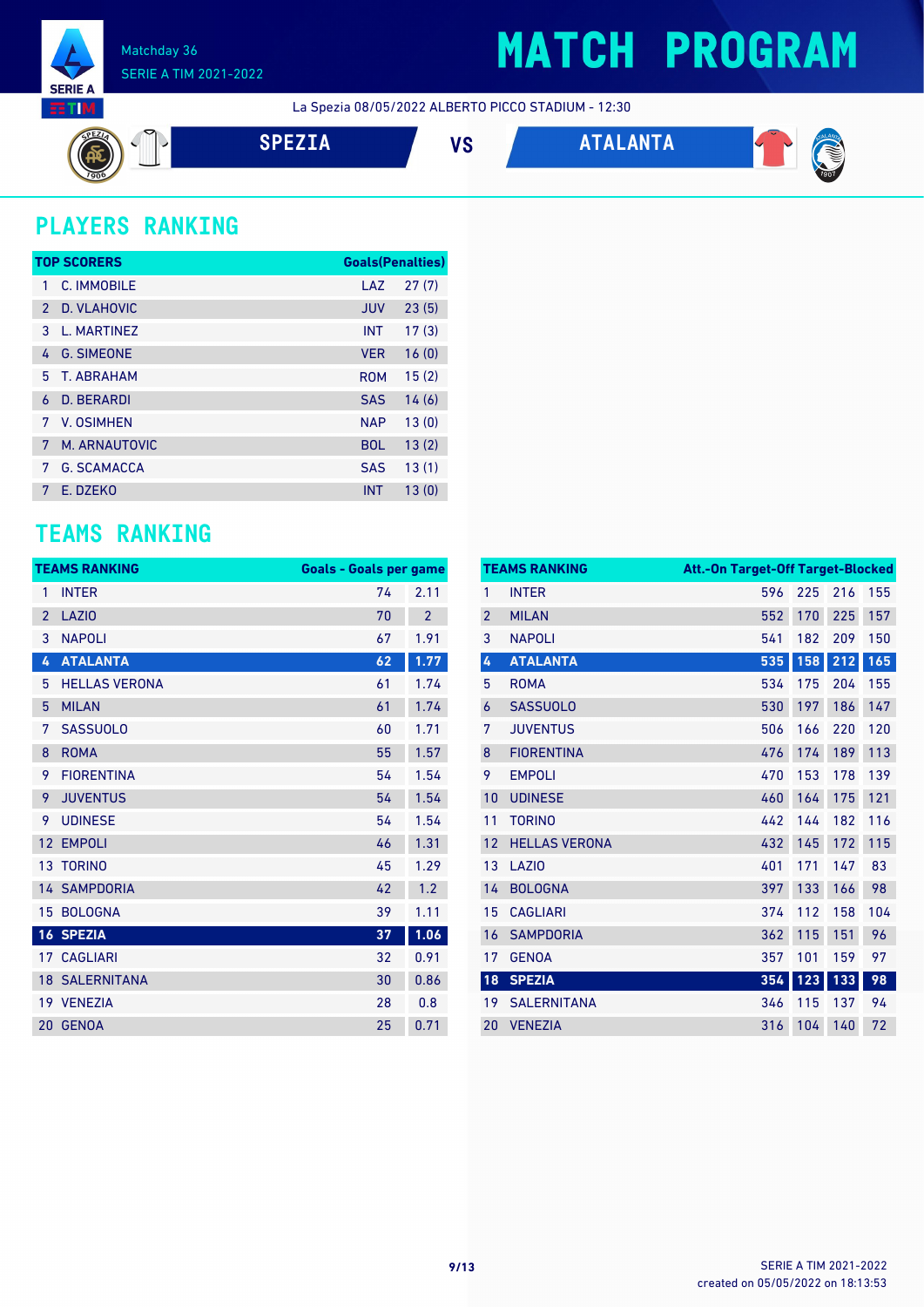

## **MATCH PROGRAM**

La Spezia 08/05/2022 ALBERTO PICCO STADIUM - 12:30

| EZIA |  |  |
|------|--|--|
|      |  |  |





| <b>TEAMS RANKING</b>   | <b>Assists - Avg</b> |      |
|------------------------|----------------------|------|
| 1 INTER                | 50                   | 1.43 |
| 2 LAZIO                | 45                   | 1.29 |
| <b>3 NAPOLI</b>        | 44                   | 1.26 |
| <b>4 ATALANTA</b>      | 42                   | 1.20 |
| <b>5 HELLAS VERONA</b> | 38                   | 1.09 |
| <b>6 JUVENTUS</b>      | 35                   | 1.00 |
| 7 SASSUOLO             | 33                   | 0.94 |
| <b>7 UDINESE</b>       | 33                   | 0.94 |
| 9 BOLOGNA              | 32                   | 0.91 |
| 10 MILAN               | 31                   | 0.89 |
| 10 ROMA                | 31                   | 0.89 |
| <b>12 FIORENTINA</b>   | 30                   | 0.86 |
| <b>13 SAMPDORIA</b>    | 26                   | 0.74 |
| <b>14 TORINO</b>       | 25                   | 0.71 |
| <b>15 CAGLIARI</b>     | 22                   | 0.63 |
| <b>15 EMPOLI</b>       | 22                   | 0.63 |
| <b>17 SPEZIA</b>       | 21                   | 0.60 |
| <b>17 VENEZIA</b>      | 21                   | 0.62 |
| 19 GENOA               | 18                   | 0.51 |
| <b>19 SALERNITANA</b>  | 18                   | 0.53 |

| <b>TEAMS RANKING</b> | <b>Key Passes*</b>    |       |
|----------------------|-----------------------|-------|
| 1                    | <b>INTER</b>          | 11.03 |
| $\overline{2}$       | <b>ATALANTA</b>       | 10.74 |
| 3                    | <b>NAPOLI</b>         | 10.69 |
| 4                    | <b>MILAN</b>          | 10.4  |
| 5                    | <b>SASSUOLO</b>       | 10.2  |
| 6                    | <b>ROMA</b>           | 10.17 |
| 7                    | <b>JUVENTUS</b>       | 9.54  |
| 8                    | <b>FIORENTINA</b>     | 9.37  |
| 9                    | <b>TORINO</b>         | 8.8   |
| 10                   | <b>UDINESE</b>        | 8.57  |
| 11                   | <b>EMPOLI</b>         | 8.51  |
|                      | 12 BOLOGNA            | 8.11  |
|                      | 13 HELLAS VERONA      | 7.66  |
|                      | 14 CAGLIARI           | 7.2   |
|                      | <b>14 LAZIO</b>       | 7.2   |
|                      | <b>16 SAMPDORIA</b>   | 7.03  |
|                      | 17 SPEZIA             | 6.69  |
|                      | 18 GENOA              | 6.6   |
|                      | <b>19 SALERNITANA</b> | 6.49  |
|                      | 20 VENEZIA            | 5.71  |

\* Valori medi per partita.

|                  | <b>TEAMS RANKING</b>  | <b>Passes completed - % *</b> |    |
|------------------|-----------------------|-------------------------------|----|
| 1                | LAZIO                 | 493.23                        | 87 |
| $\overline{2}$   | <b>NAPOLI</b>         | 490.69                        | 87 |
| 3                | <b>INTER</b>          | 451.03                        | 86 |
| 4                | <b>SASSUOLO</b>       | 429.49                        | 85 |
| 5                | <b>FIORENTINA</b>     | 426.6                         | 85 |
| $\boldsymbol{6}$ | <b>ATALANTA</b>       | 419.14                        | 82 |
| 7                | <b>JUVENTUS</b>       | 415.97                        | 85 |
| 8                | <b>MILAN</b>          | 396.03                        | 83 |
| 9                | <b>ROMA</b>           | 374.14                        | 83 |
| 10               | <b>BOLOGNA</b>        | 356.66                        | 81 |
| 11               | <b>TORINO</b>         | 343.77                        | 79 |
| 12               | <b>HELLAS VERONA</b>  | 323.71                        | 77 |
|                  | <b>13 SAMPDORIA</b>   | 313.94                        | 77 |
|                  | 14 EMPOLI             | 311.49                        | 79 |
|                  | <b>15 SPEZIA</b>      | 286.71                        | 77 |
|                  | <b>16 UDINESE</b>     | 279.83                        | 78 |
|                  | 17 VENEZIA            | 276.26                        | 78 |
|                  | <b>18 CAGLIARI</b>    | 275.89                        | 75 |
|                  | 19 GENOA              | 270.74                        | 73 |
|                  | <b>20 SALERNITANA</b> | 247.46                        | 76 |
|                  | *Average Values       |                               |    |

**TEAMS RANKING Recoveries\*** 1 HELLAS VERONA 63.63 **ATALANTA 60.03** GENOA 58.09 MILAN 55.89 TORINO 54.4 SAMPDORIA 53.77 INTER 52.17 **7 UDINESE** 52.17 JUVENTUS 52.14 10 CAGLIARI 51.89 11 EMPOLI 51.83 12 ROMA 51.37 NAPOLI 50.97 **SPEZIA 50.86** 15 BOLOGNA 50.4 LAZIO 50.17 SASSUOLO 49.77 VENEZIA 49.37 FIORENTINA 48.03 SALERNITANA 47.09 \* Valori medi per partita.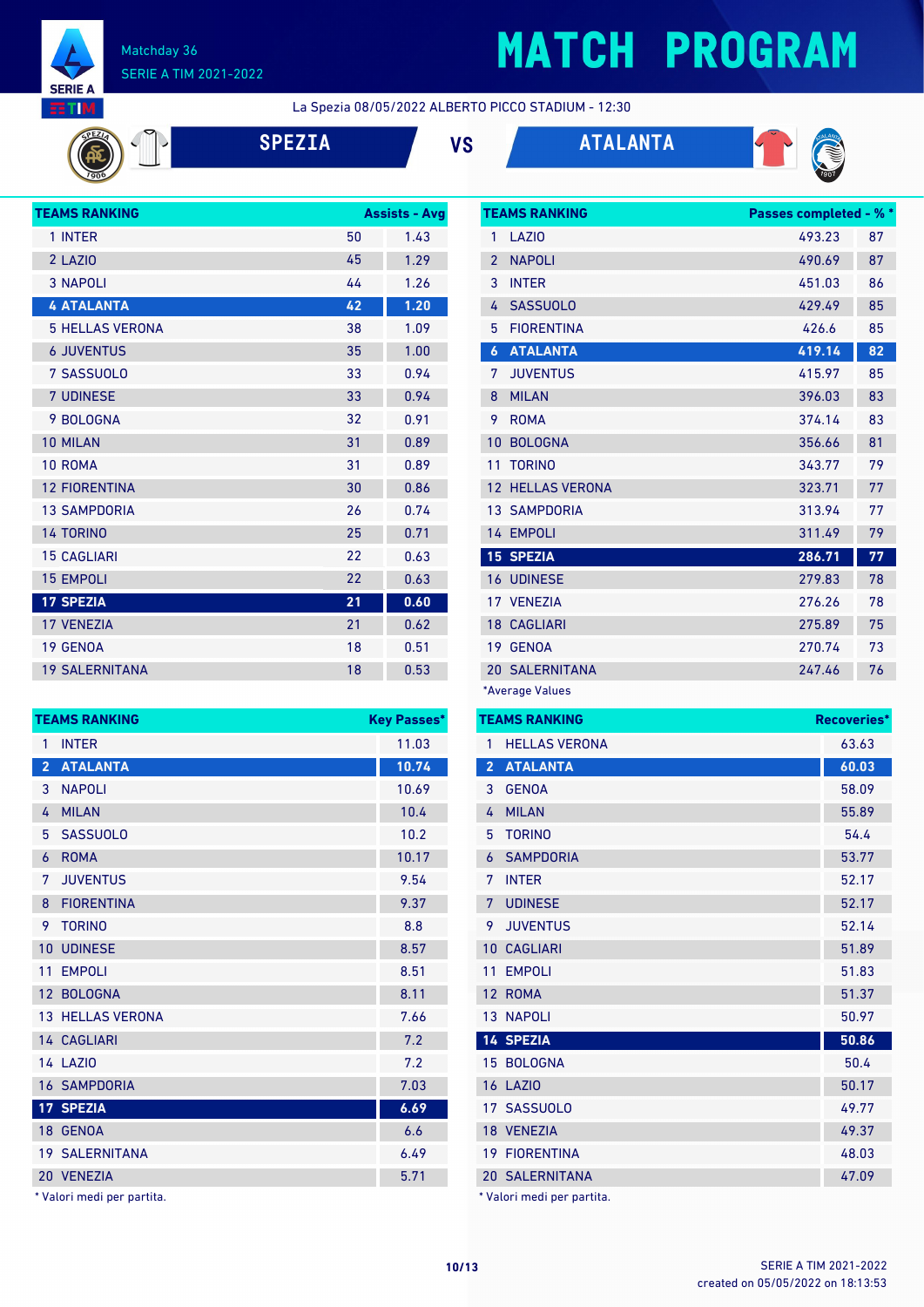

# **MATCH PROGRAM**

La Spezia 08/05/2022 ALBERTO PICCO STADIUM - 12:30

|  | <b>SPEZI</b> |
|--|--------------|
|  |              |

**SPEZIA VS ATALANTA**





| <b>TEAMS RANKING</b> |                         |     | <b>Tot. Saves - Average</b> |
|----------------------|-------------------------|-----|-----------------------------|
| 1                    | <b>SPEZIA</b>           | 132 | 3.77                        |
| $\overline{2}$       | <b>VENEZIA</b>          | 130 | 3.82                        |
| 3                    | <b>EMPOLI</b>           | 129 | 3.69                        |
| 4                    | <b>SALERNITANA</b>      | 128 | 3.76                        |
| 5                    | <b>BOLOGNA</b>          | 119 | 3.4                         |
| 6                    | <b>GENOA</b>            | 114 | 3.26                        |
| 7                    | <b>CAGLIARI</b>         | 112 | 3.2                         |
| 8                    | <b>SAMPDORIA</b>        | 111 | 3.17                        |
| 9                    | <b>SASSUOLO</b>         | 102 | 2.91                        |
| 10                   | <b>ROMA</b>             | 98  | 2.8                         |
| 11                   | <b>NAPOLI</b>           | 96  | 2.74                        |
| 12                   | <b>INTER</b>            | 92  | 2.63                        |
|                      | <b>13 HELLAS VERONA</b> | 90  | 2.57                        |
|                      | 14 MILAN                | 89  | 2.54                        |
|                      | <b>15 ATALANTA</b>      | 89  | 2.54                        |
|                      | <b>16 UDINESE</b>       | 87  | 2.49                        |
|                      | 17 LAZIO                | 83  | 2.37                        |
| 18                   | <b>JUVENTUS</b>         | 78  | 2.23                        |
|                      | <b>19 FIORENTINA</b>    | 75  | 2.14                        |
|                      | 20 TORINO               | 71  | 2.03                        |

|                 | <b>TEAMS RANKING</b>  | AVG (Km) |
|-----------------|-----------------------|----------|
| 1               | LAZI <sub>0</sub>     | 112.391  |
| $\mathfrak{p}$  | <b>INTER</b>          | 111.527  |
| 3               | <b>EMPOLI</b>         | 111.287  |
| 4               | <b>ATALANTA</b>       | 111.119  |
| 5               | <b>HELLAS VERONA</b>  | 109.901  |
| 6               | <b>VENEZIA</b>        | 109.383  |
| 7               | <b>GENOA</b>          | 108.703  |
| 8               | <b>JUVENTUS</b>       | 108.144  |
| 9               | <b>ROMA</b>           | 107.852  |
| 10              | <b>CAGLIARI</b>       | 107.284  |
|                 |                       |          |
| 11              | <b>SPEZIA</b>         | 107.121  |
|                 | <b>12 SALERNITANA</b> | 106.879  |
|                 | 13 MILAN              | 106.757  |
|                 | 14 TORINO             | 106.626  |
| 15              | <b>NAPOLI</b>         | 106.31   |
| 16              | <b>SAMPDORIA</b>      | 105.899  |
| 17              | <b>BOLOGNA</b>        | 105.433  |
|                 | 18 SASSUOLO           | 105.376  |
| 19 <sup>°</sup> | <b>FIORENTINA</b>     | 105.2    |

| <b>TEAMS RANKING</b> |                       | <b>Tot. Final Third Passes - Avg.</b> |        |  |
|----------------------|-----------------------|---------------------------------------|--------|--|
| 1                    | <b>ATALANTA</b>       | 4256                                  | 121.6  |  |
| $\overline{2}$       | <b>NAPOLI</b>         | 3943                                  | 112.66 |  |
| 3                    | <b>INTER</b>          | 3629                                  | 103.69 |  |
| 4                    | <b>LAZIO</b>          | 3436                                  | 98.17  |  |
| 5                    | <b>MILAN</b>          | 3268                                  | 93.37  |  |
| 6                    | <b>TORINO</b>         | 3238                                  | 92.51  |  |
| 7                    | <b>FIORENTINA</b>     | 3145                                  | 89.86  |  |
| 8                    | <b>JUVENTUS</b>       | 3141                                  | 89.74  |  |
| 9                    | <b>SASSUOLO</b>       | 3062                                  | 87.49  |  |
| 10                   | <b>HELLAS VERONA</b>  | 3043                                  | 86.94  |  |
| 11                   | <b>EMPOLI</b>         | 2767                                  | 79.06  |  |
| 12                   | <b>BOLOGNA</b>        | 2699                                  | 77.11  |  |
| 13                   | <b>ROMA</b>           | 2691                                  | 76.89  |  |
|                      | 14 UDINESE            | 2433                                  | 69.51  |  |
| 15                   | <b>SAMPDORIA</b>      | 2343                                  | 66.94  |  |
|                      | <b>16 SPEZIA</b>      | 2116                                  | 60.46  |  |
|                      | <b>17 CAGLIARI</b>    | 2064                                  | 58.97  |  |
|                      | <b>18 SALERNITANA</b> | 1976                                  | 56.46  |  |
| 19                   | <b>GENOA</b>          | 1962                                  | 56.06  |  |
| 20                   | <b>VENEZIA</b>        | 1817                                  | 51.91  |  |

|                | <b>TEAMS RANKING</b>  | <b>Tot. Dribbling - Average</b> |       |
|----------------|-----------------------|---------------------------------|-------|
| 1              | <b>MILAN</b>          | 427                             | 12.2  |
| $\overline{2}$ | <b>SASSUOLO</b>       | 370                             | 10.57 |
| 3              | <b>ATALANTA</b>       | 349                             | 9.97  |
| 4              | <b>JUVENTUS</b>       | 339                             | 9.69  |
| 5              | <b>UDINESE</b>        | 336                             | 9.6   |
| 6              | <b>NAPOLI</b>         | 332                             | 9.49  |
| 7              | <b>ROMA</b>           | 308                             | 8.8   |
| 8              | <b>LAZIO</b>          | 303                             | 8.66  |
| 9              | <b>HELLAS VERONA</b>  | 302                             | 8.63  |
| 10             | <b>BOLOGNA</b>        | 299                             | 8.54  |
| 11             | <b>GENOA</b>          | 285                             | 8.14  |
|                | 12 VENEZIA            | 280                             | 8     |
|                | 13 EMPOLI             | 279                             | 7.97  |
|                | <b>14 SALERNITANA</b> | 277                             | 7.91  |
|                | <b>15 SPEZIA</b>      | 270                             | 7.71  |
|                | <b>16 FIORENTINA</b>  | 269                             | 7.69  |
| 17             | <b>TORINO</b>         | 268                             | 7.66  |
| 18             | <b>INTER</b>          | 234                             | 6.69  |
|                | <b>19 CAGLIARI</b>    | 233                             | 6.66  |
|                | <b>20 SAMPDORIA</b>   | 209                             | 5.97  |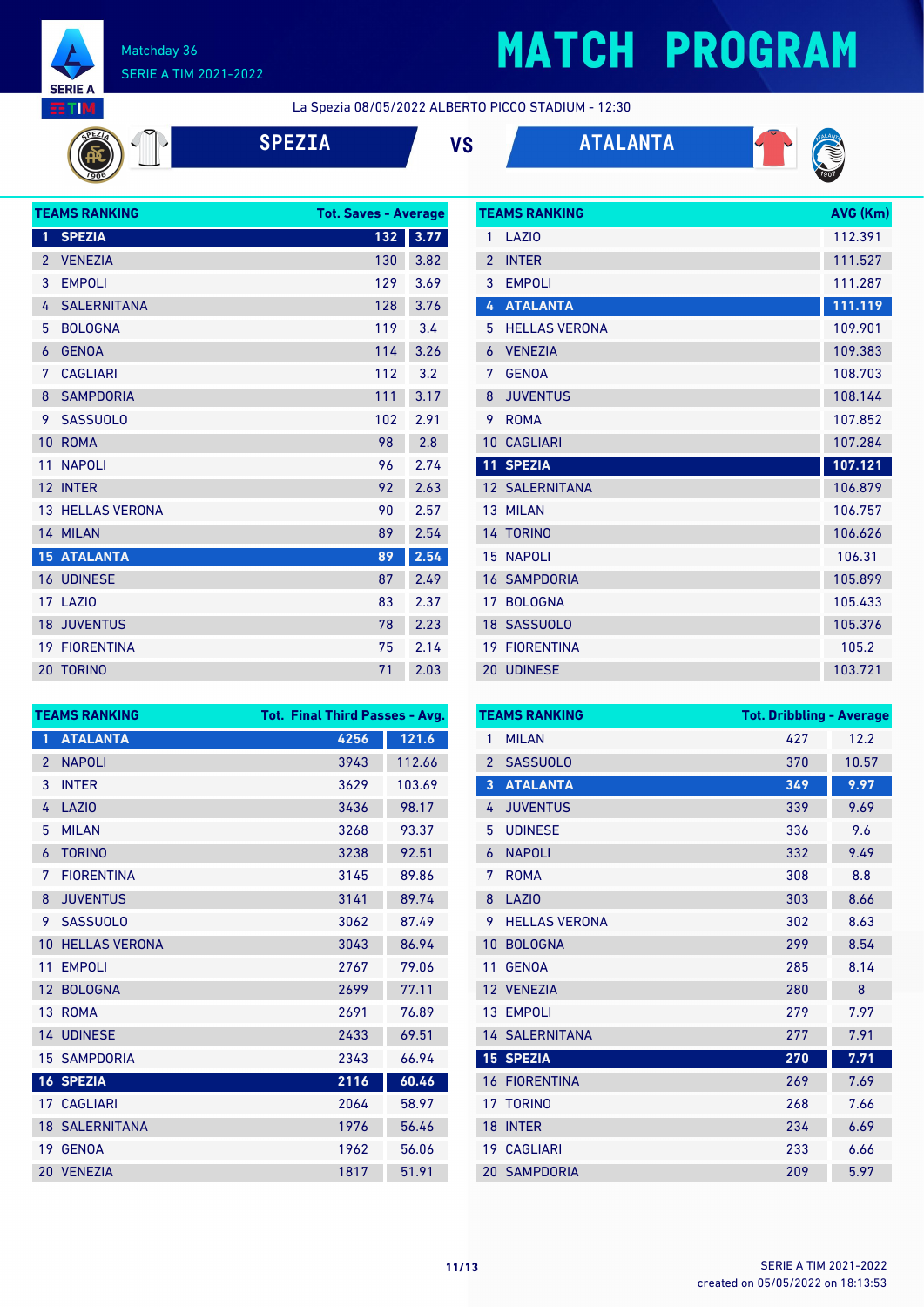

# **MATCH PROGRAM**

La Spezia 08/05/2022 ALBERTO PICCO STADIUM - 12:30





|                | <b>RANKING SQUADRE</b> |                  | <b>Penalties - Against</b> |
|----------------|------------------------|------------------|----------------------------|
| 1              | <b>NAPOLI</b>          | 12               | 1                          |
| $\overline{2}$ | <b>INTER</b>           | 11               | 4                          |
| 3              | <b>FIORENTINA</b>      | 9                | 5                          |
| 4              | <b>LAZIO</b>           | 9                | $\overline{6}$             |
| 5              | <b>HELLAS VERONA</b>   | 8                | 4                          |
| 6              | <b>MILAN</b>           | 8                | 5                          |
| 7              | <b>ROMA</b>            | 7                | 5                          |
| 8              | <b>SASSUOLO</b>        | 7                | 8                          |
| 9              | <b>EMPOLI</b>          | 7                | 9                          |
| 10             | <b>GENOA</b>           | 6                | 4                          |
| 11             | <b>JUVENTUS</b>        | 6                | 5                          |
|                | <b>12 ATALANTA</b>     | $\boldsymbol{6}$ | $\boldsymbol{6}$           |
|                | <b>13 TORINO</b>       | 6                | 8                          |
|                | <b>14 SAMPDORIA</b>    | 4                | 3                          |
| 15             | <b>BOLOGNA</b>         | 4                | 7                          |
|                | <b>16 CAGLIARI</b>     | 4                | 9                          |
|                | 17 SPEZIA              | 4                | 13                         |
|                | 18 UDINESE             | 3                | $\overline{6}$             |
|                | 19 VENEZIA             | 3                | 11                         |
|                | <b>20 SALERNITANA</b>  | $\overline{2}$   | 7                          |
|                |                        |                  |                            |

| <b>RANKING SQUADRE</b> |                         | <b>Bench goals - Avg</b> |      |
|------------------------|-------------------------|--------------------------|------|
| 1                      | <b>ATALANTA</b>         | 13                       | 1.00 |
| $\overline{2}$         | <b>INTER</b>            | 12                       | 1.20 |
| $\overline{2}$         | <b>UDINESE</b>          | 12                       | 1.00 |
| 4                      | <b>ROMA</b>             | 10                       | 1.11 |
| 4                      | <b>TORINO</b>           | 10                       | 1.25 |
| 6                      | <b>NAPOLI</b>           | 9                        | 1.00 |
| 7                      | <b>SASSUOLO</b>         | 8                        | 1.33 |
| 8                      | <b>EMPOLI</b>           | 7                        | 1.00 |
| 8                      | <b>FIORENTINA</b>       | 7                        | 1.00 |
| 10                     | <b>BOLOGNA</b>          | 6                        | 1.00 |
| 10                     | <b>GENOA</b>            | 6                        | 1.20 |
| 10                     | <b>JUVENTUS</b>         | 6                        | 1.00 |
| 10                     | <b>MILAN</b>            | 6                        | 1.00 |
|                        | 10 SPEZIA               | $\boldsymbol{6}$         | 1.00 |
|                        | <b>15 SALERNITANA</b>   | 5                        | 1.00 |
|                        | 15 VENEZIA              | 5                        | 1.00 |
|                        | 17 LAZIO                | 4                        | 1.00 |
|                        | <b>18 CAGLIARI</b>      | 3                        | 1.00 |
|                        | <b>18 HELLAS VERONA</b> | 3                        | 1.00 |
|                        | <b>18 SAMPDORIA</b>     | 3                        | 1.00 |